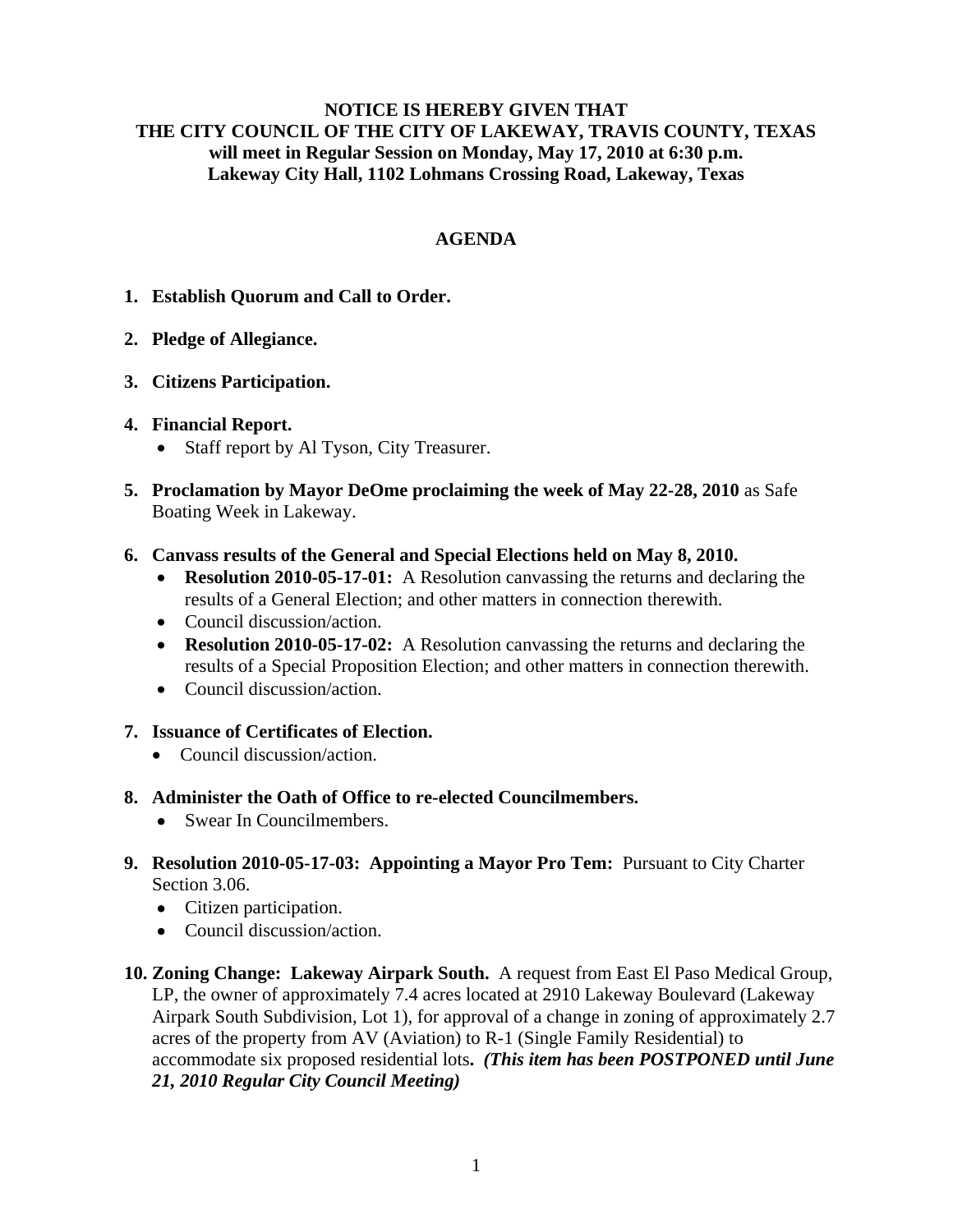- **11. Sign Ordinance Amendments.** Proposed amendments to the Sign Ordinance amending various sections pertaining to political signs, real estate signs, off-site directional signage for large subdivision sales offices, monument signs and other matters pertaining thereto.
	- Staff report by Shannon Burke, Director, Building and Development Services.
	- Citizen participation/public hearing.
	- Council discussion/action.
- **12. Second Reading of Ordinance #2010-04-19-02 granting an electric utility franchise** to Pedernales Electric Cooperative.
	- Staff report by Steve Jones, City Manager.
	- Citizen participation/public hearing.
	- Council discussion/action.

## **13. Approve a resolution authorizing a change in representatives for TexPool investments.**

- Staff report by Julie Oakley, Finance Director.
- Citizen participation.
- Council discussion/action.

## **14. Approve a resolution approving the city's investment policy.**

- Staff report by Julie Oakley, Finance Director.
- Citizen participation.
- Council discussion/action.

## **15. Approve the purchase of a computer aided dispatching system** and a report monitoring system for the police department.

- Staff report by Todd Radford, Police Chief.
- Citizen participation.
- Council discussion/action.

# **16. Approve an ordinance adopting the recodified City of Lakeway Code of Ordinances.**

- Staff report by Chessie Blanchard, Deputy City Manager.
- Citizen participation/public hearing.
- Council discussion/action.
- **17. Approve a revision to Policy 210: Hours of Work and Paydays**, of the city's Personnel Policies and Procedures Manual.
	- Staff report by Chessie Blanchard, Deputy City Manager.
	- Citizen participation.
	- Council discussion/action.